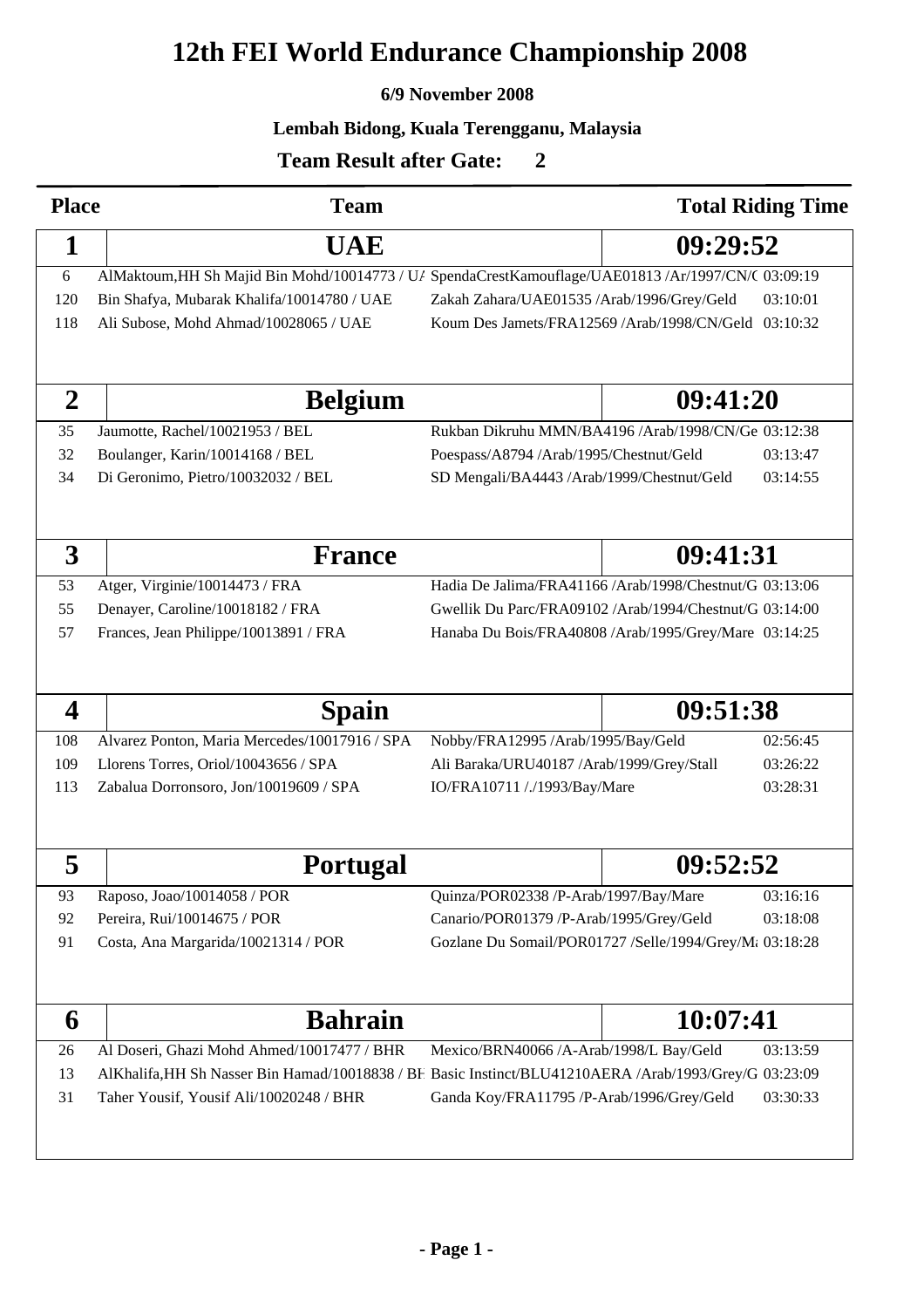### **6/9 November 2008**

### **Lembah Bidong, Kuala Terengganu, Malaysia**

500  $\overline{0}$ 

| <b>Place</b> | <b>Team</b>                            |                                                                                                       | <b>Total Riding Time</b> |
|--------------|----------------------------------------|-------------------------------------------------------------------------------------------------------|--------------------------|
| 7            | <b>Australia</b>                       | 10:08:12                                                                                              |                          |
| 24           | Wade, Margaret/10013834 / AUS          | 03:19:14<br>China Doll/AUS01337 /P-Arab/1995/Grey/Mare                                                |                          |
| 20           | Mcgaffin, Kristie/10013830 / AUS       | Tierview Maverick/AUS01655 /P-Arab/1997/Bay/G 03:20:05                                                |                          |
| 23           | Toft, Penny/10013832 / AUS             | Don/AUS02026 /A-Arab/1996/Bay/Geld                                                                    | 03:28:53                 |
|              |                                        |                                                                                                       |                          |
| 8            | <b>USA</b>                             | 10:37:04                                                                                              |                          |
| 124          | Dell, Cheryl/10020121 / USA            | Reason To Believe/USA40234 /Arab/1998/Grey/Ge 03:19:28                                                |                          |
| 126          | Sleeper, Margaret M,/10014020 / USA    | Syrocco Reveille/USA41611 /Arab/2000/Bay/Mare 03:38:41                                                |                          |
| 127          | Worthington, Janice/10014023 / USA     | Golden Lightning/USA41820 /Arab/2000/Grey/Gelc 03:38:55                                               |                          |
|              |                                        |                                                                                                       |                          |
| 9            | Qatar                                  | 10:40:45                                                                                              |                          |
| 96           | Al Suwaidi, Mohd Sultan / QTR          | Lasan/FRA41807 /Ar/1999/Bay/Geld                                                                      | 03:33:31                 |
| 97           | Al Nuaimi, Khalid Sanad/10019626 / QTR | Ikbal/FRA42289 /Arab/1999/Grey/Mare                                                                   | 03:33:37                 |
| 94           | Abugnaim, Faleh Nasser/10030717 / QTR  | Leonardo/FRA42703 /Arab/1999/Bay/Geld                                                                 | 03:33:37                 |
|              |                                        |                                                                                                       |                          |
| 10           | <b>Guatemala</b>                       | 10:41:19                                                                                              |                          |
| 66           | Paiz Larrave, Fernando/10024808 / GUA  | Farahon/GUA00227 /A-Arab/1997/Grey/Stall                                                              | 03:20:24                 |
| 67           | Paiz Larrave, Laura/10018247 / GUA     | LM Ganador/GUA40043 /Arab/1999/Grey/Geld<br>03:22:54                                                  |                          |
| 65           | Lopez, Byron/10024810 / GUA            | 03:58:01<br>Tahiti/GUA00229 /A-Arab/1998/Bay/Stall                                                    |                          |
|              |                                        |                                                                                                       |                          |
| 11           | <b>Italy</b>                           | 10:46:24                                                                                              |                          |
| 73           | Garatti, Simona/10018127 / ITA         | Z'tadore Al Maury/ITA40762 /Arab/1996/CN/Mare 03:31:36                                                |                          |
| 74           | Giacchero, Patrizia/10014543 / ITA     | Locace/ITA41054 /./1999/Dun/Geld                                                                      | 03:36:17                 |
| 71           | Catalano, Vincenzo/10025169 / ITA      | Parytet/ITA09250 /Arab/1998/Grey/Stall                                                                | 03:38:31                 |
|              |                                        |                                                                                                       |                          |
| 12           | <b>Malaysia</b>                        | 11:08:38                                                                                              |                          |
| 11           |                                        | Zainal Abidin, SPBYDP Tuanku Mizan/10024879/M IbrahimPaschaLarzac/ESP03778 /Ar/1996/Bay/Gelc 03:39:47 |                          |
| 121          | Ismail, Mohd Faizal/10018060 / MAS     | Edenfels Zephyr/EDE42920 /Arab/1997/Grey/Geld 03:43:16                                                |                          |
| 10           | Mohd Noor, Rosdam/10038706 / MAS       | Janor Mamatembo/MAS40083 /Arab/1995/Grey/Ma 03:45:35                                                  |                          |
|              |                                        |                                                                                                       |                          |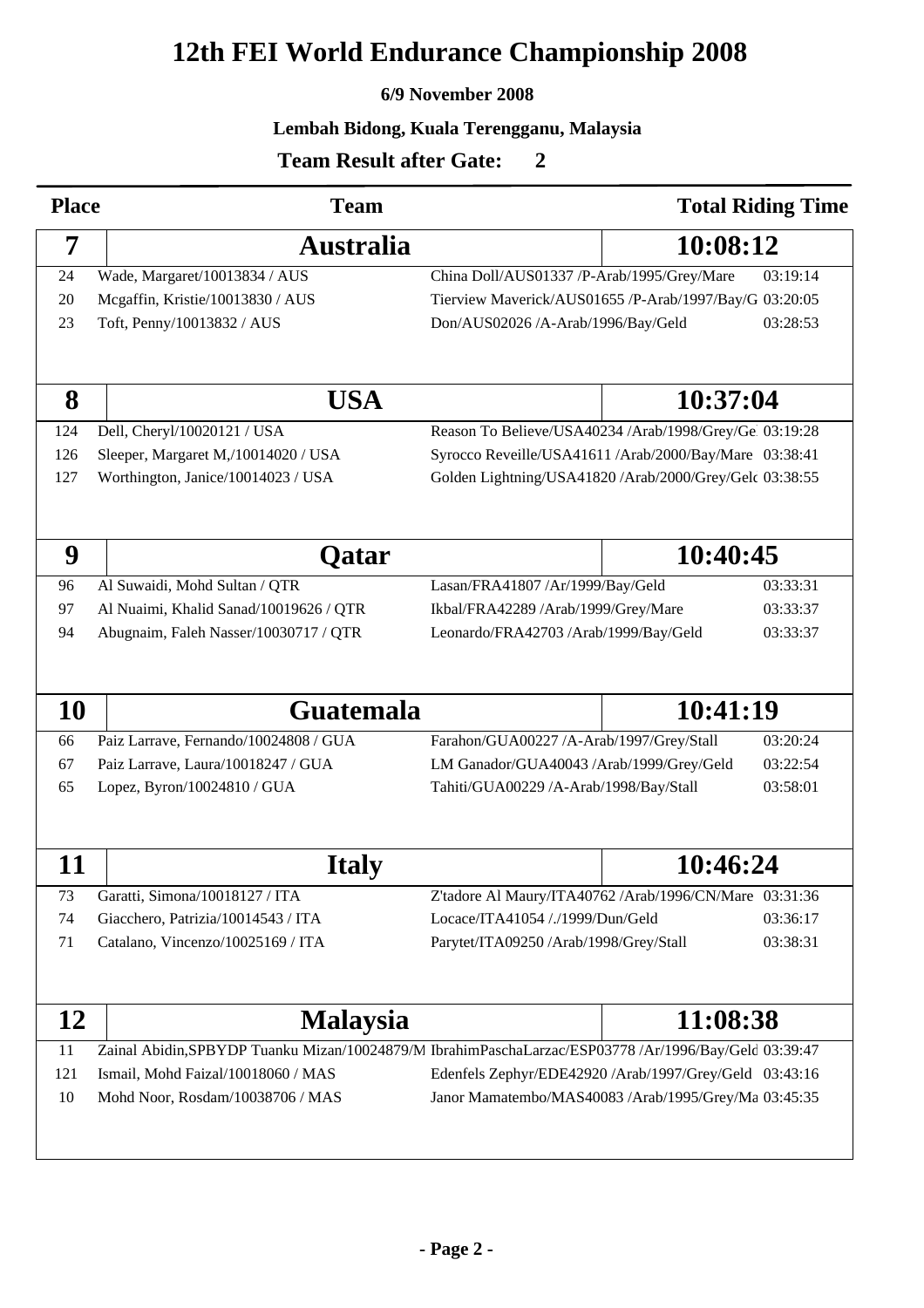### **6/9 November 2008**

### **Lembah Bidong, Kuala Terengganu, Malaysia**

500  $\overline{0}$ 

| <b>Place</b> | <b>Team</b>                                                   |                                                                                        |          | <b>Total Riding Time</b> |
|--------------|---------------------------------------------------------------|----------------------------------------------------------------------------------------|----------|--------------------------|
| 13           | <b>South Africa</b>                                           | 11:16:36                                                                               |          |                          |
| 106          | Van Niekerk, Cornelius/10014704 / SAF                         | Ridasa Dr GBM/RSA40840 /P-Arab/2001/CN/Geld 03:44:26                                   |          |                          |
| 107          | Van Niekerk, Thia/10019855 / SAF                              | Izra Tendulkar/RSA40206 /Arab/1999/Grey/Stall                                          |          | 03:45:18                 |
| 103          | De Villiers, Gillese/10015318 / SAF                           | Traka Crypton/RSA40367 /Arab/2000/Bay/Geld                                             |          | 03:46:52                 |
|              |                                                               |                                                                                        |          |                          |
| 14           | <b>Chile</b>                                                  |                                                                                        | 11:53:39 |                          |
| 44           | Arcaya, Ricardo/10032802 / CHI                                | Don Pancho/CHI40077 /Arab/1999/White/Geld                                              |          | 03:44:45                 |
| 45           | Figueroa, Pablo/10040004 / CHI                                | Garota/CHI40122 /A-Arab/1999/Bay/Mare                                                  |          | 04:04:20                 |
| 48           | Searle, Enrique/10040003 / CHI                                | Mantequilla/CHI40121 /A-Arab/2001/White/Mare                                           |          | 04:04:34                 |
|              |                                                               |                                                                                        |          |                          |
| 15           | <b>Netherlands</b>                                            |                                                                                        | 13:08:41 |                          |
| 81           | Lamsma-Sturrus, Anita/10013958 / NET                          | LaylaAraFrancina/NED06291 /Arab/1989/CN/Mare 03:58:35                                  |          |                          |
| 79           | Van Druenen, Lisette/10027065 / NET                           | Escapade II/NED40113 /./1992/Grey/Geld                                                 |          | 04:23:45                 |
| 80           | Lam-Pimblett, Janet/10019114 / NET                            | Bugainvilla/NED40938 /./1996/Black/Mare                                                |          | 04:46:21                 |
| 16           | Canada                                                        |                                                                                        | 13:46:01 |                          |
| 40           | Gielen, Robert/10018527 / CAN                                 | F.C. Galaxy/CAN02782 /Arab/1997/Bay/Geld                                               |          | 04:25:32                 |
| 43           |                                                               |                                                                                        |          | 04:32:38                 |
| 42           | Vinton, Yvette/10013858 / CAN<br>Sturley, Ruth/10017844 / CAN | Teese/CAN40148 /Arab/2000/Chestnut/Geld<br>RBF Super Sport/CAN02334 /Arab/1993/CN/Geld |          | 04:47:51                 |
|              |                                                               |                                                                                        |          |                          |
| 17           | <b>Argentina</b>                                              |                                                                                        | 06:17:59 |                          |
| 18           | Vita, Agustin/10015014 / ARG                                  | Baraka Ibn Al Tamah/ARG00936 /Arab/1998/CN/G 03:05:00                                  |          |                          |
| 7            | Dupin De Greenwalt, Carolina/10028559 / ARG                   | Jessie Q/ARG00926 /P-Arab/1996/Grey/Mare                                               |          | 03:12:59                 |
|              |                                                               |                                                                                        |          |                          |
| <b>18</b>    | <b>Uruguay</b>                                                |                                                                                        | 08:21:43 |                          |
| 132          | Mackinnon, Isadora/10039865 / URU                             | Guarda Costa/URU40078 /Crsbreed/2000/Bay/Geld 04:04:57                                 |          |                          |
| 131          | Fernandez Danvila, Sofia Maria/10028350 / URU                 | Norteno /URU40285 /Crsbreed/1999/Grey/Geld                                             |          | 04:16:46                 |
|              |                                                               |                                                                                        |          |                          |